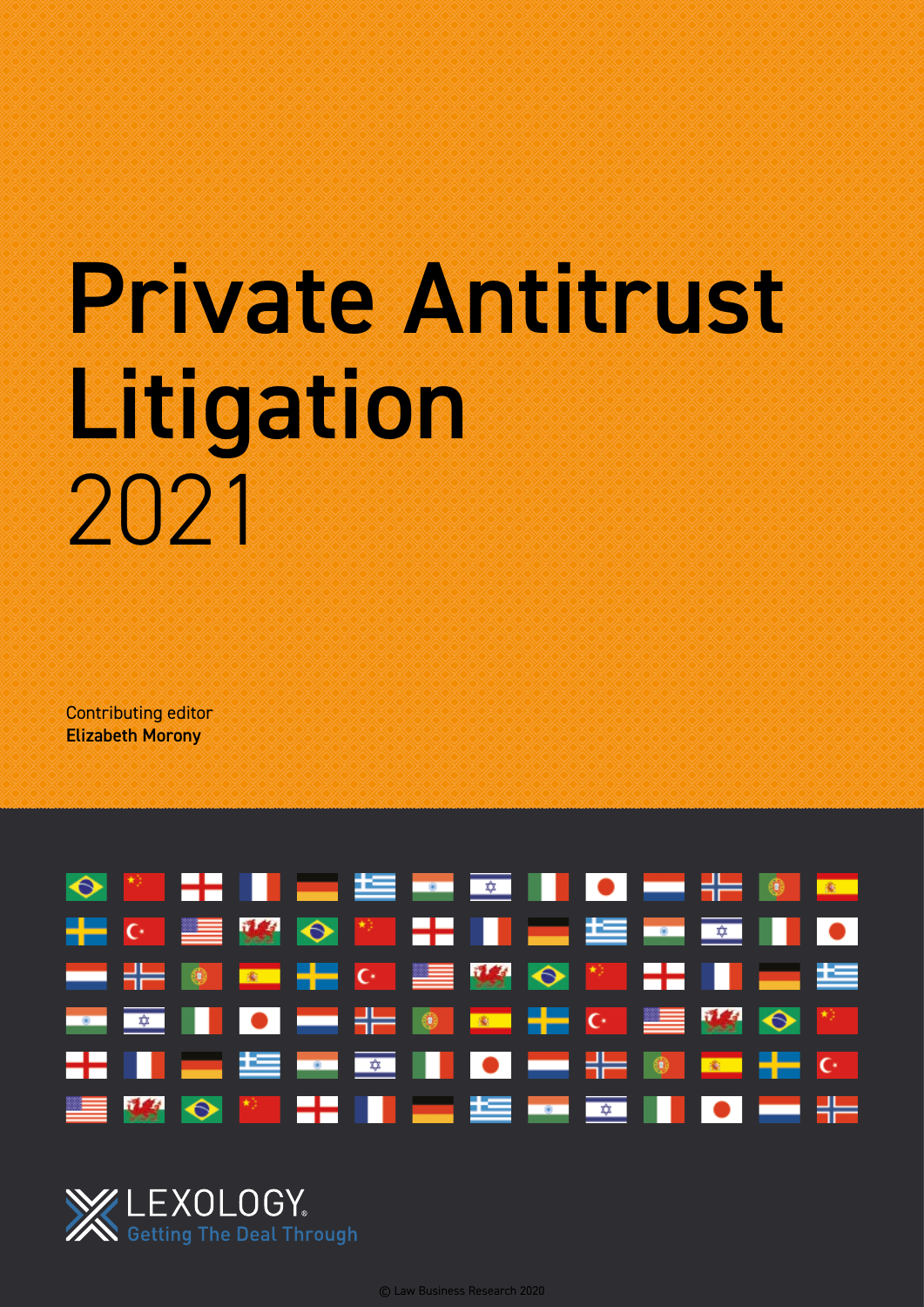#### Publisher Tom Barnes tom.barnes@lbresearch.com

**Subscriptions** Claire Bagnall claire.bagnall@lbresearch.com

#### Senior business development manager Adam Sargent

adam.sargent@gettingthedealthrough.com

#### Published by

Law Business Research Ltd Meridian House, 34-35 Farringdon Street London, EC4A 4HL, UK

The information provided in this publication is general and may not apply in a specific situation. Legal advice should always be sought before taking any legal action based on the information provided. This information is not intended to create, nor does receipt of it constitute, a lawyer– client relationship. The publishers and authors accept no responsibility for any acts or omissions contained herein. The information provided was verified between May and July 2020. Be advised that this is a developing area.

© Law Business Research Ltd 2020 No photocopying without a CLA licence. First published 2003 Eighteenth edition ISBN 978-1-83862-382-1

Printed and distributed by Encompass Print Solutions Tel: 0844 2480 112



## **Private Antitrust Litigation** 2021

Contributing editor Elizabeth Morony Clifford Chance LLP

Lexology Getting The Deal Through is delighted to publish the eighteenth edition of *Private Antitrust Litigation*, which is available in print and online at www.lexology.com/gtdt.

Lexology Getting The Deal Through provides international expert analysis in key areas of law, practice and regulation for corporate counsel, cross-border legal practitioners, and company directors and officers.

Throughout this edition, and following the unique Lexology Getting The Deal Through format, the same key questions are answered by leading practitioners in each of the jurisdictions featured. Our coverage this year includes new chapters on Brazil and India.

Lexology Getting The Deal Through titles are published annually in print. Please ensure you are referring to the latest edition or to the online version at www.lexology.com/gtdt.

Every effort has been made to cover all matters of concern to readers. However, specific legal advice should always be sought from experienced local advisers.

Lexology Getting The Deal Through gratefully acknowledges the efforts of all the contributors to this volume, who were chosen for their recognised expertise. We also extend special thanks to the contributing editor, Elizabeth Morony of Clifford Chance LLP, for her assistance with this volume.



London July 2020

Reproduced with permission from Law Business Research Ltd This article was first published in July 2020 For further information please contact editorial@gettingthedealthrough.com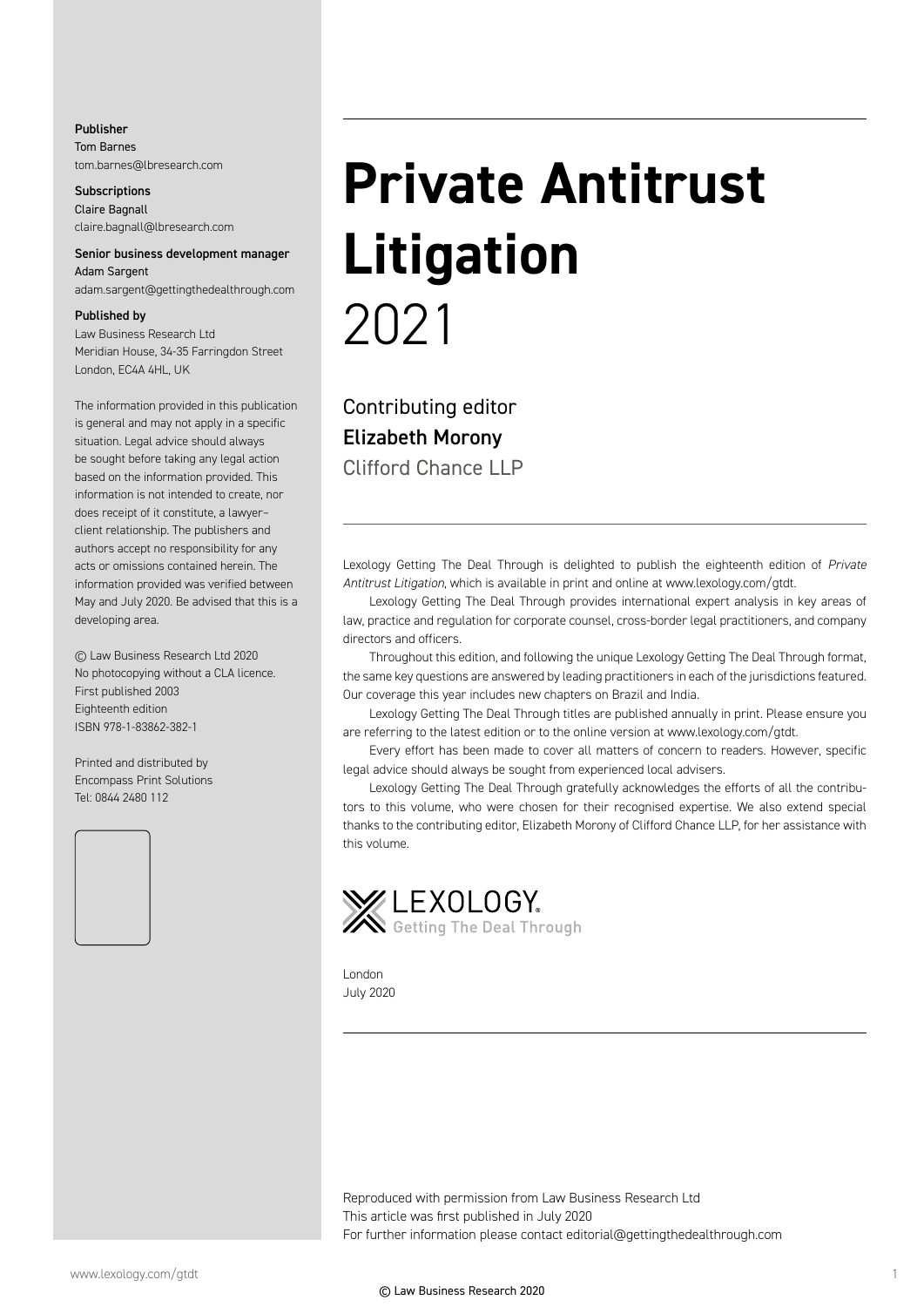### **Contents**

| <b>Global overview</b>                                                             | $\mathbf{3}$    | <b>Italy</b>                                                                                                        | 82  |
|------------------------------------------------------------------------------------|-----------------|---------------------------------------------------------------------------------------------------------------------|-----|
| Elizabeth Morony                                                                   |                 | Eva Cruellas Sada and Salvatore Gaudiello                                                                           |     |
| Clifford Chance LLP                                                                |                 | Gianni Origoni Grippo Cappelli & Partners                                                                           |     |
| <b>Brazil</b>                                                                      | 4               | Japan                                                                                                               | 89  |
| Bruno Lanna Peixoto and Ludmilla Martins da Silva<br>Araújo e Policastro Advogados |                 | Hideto Ishida and Takeshi Ishida<br>Anderson Mori & Tomotsune                                                       |     |
| <b>China</b>                                                                       | 10 <sup>°</sup> | <b>Netherlands</b>                                                                                                  | 95  |
| Ding Liang<br>DeHeng Law Offices                                                   |                 | Erik Pijnacker Hordijk, Willem Heemskerk and Susanne Kingma<br>Pels Rijcken & Droogleever Fortuijn                  |     |
| <b>England &amp; Wales</b>                                                         | 22              | <b>Norway</b>                                                                                                       | 102 |
| Elizabeth Morony, Ben Jasper and Oliver Carroll<br><b>Clifford Chance</b>          |                 | Siri Teigum, Eivind J Vesterkjær, Eivind Sæveraas and Heidi Jorkjend<br>Advokatfirmaet Thommessen AS                |     |
| <b>France</b>                                                                      | 45              | Portugal                                                                                                            | 109 |
| Mélanie Thill-Tayara and Marion Provost<br>Dechert LLP                             |                 | Mário Marques Mendes and Pedro Vilarinho Pires<br>Gómez-Acebo & Pombo Abogados                                      |     |
| Germany                                                                            | 53              | <b>Spain</b>                                                                                                        | 116 |
| Alexander Rinne and Nils Bremer<br>Milbank LLP                                     |                 | Pedro Suárez Fernández, Antonio de Mariano Sánchez-Jáuregui and<br>Javier Pérez Fernández<br>Ramón y Cajal Abogados |     |
| Greece                                                                             | 61              |                                                                                                                     |     |
| Dimitris Loukas and Kostas Manikas                                                 |                 | <b>Sweden</b>                                                                                                       | 123 |
| PotamitisVekris                                                                    |                 | Stefan Perván Lindeborg, Fredrik Sjövall, Sarah Hoskins and<br>Mårten Andersson                                     |     |
| India                                                                              | 68              | Mannheimer Swartling                                                                                                |     |
| Rahul Goel and Anu Monga                                                           |                 |                                                                                                                     | 129 |
| IndusLaw                                                                           |                 | <b>Turkey</b>                                                                                                       |     |
| <b>Israel</b>                                                                      | 74              | M Fevzi Toksoy, Bahadir Balki and Ertuğrul Can Canbolat<br>Actecon                                                  |     |
| David E Tadmor and Shai Bakal                                                      |                 |                                                                                                                     |     |
| Tadmor Levy & Co                                                                   |                 | <b>United States</b>                                                                                                | 136 |
|                                                                                    |                 | Abram J Ellis, John Terzaken and Joshua Hazan<br>Simpson Thacher & Bartlett LLP                                     |     |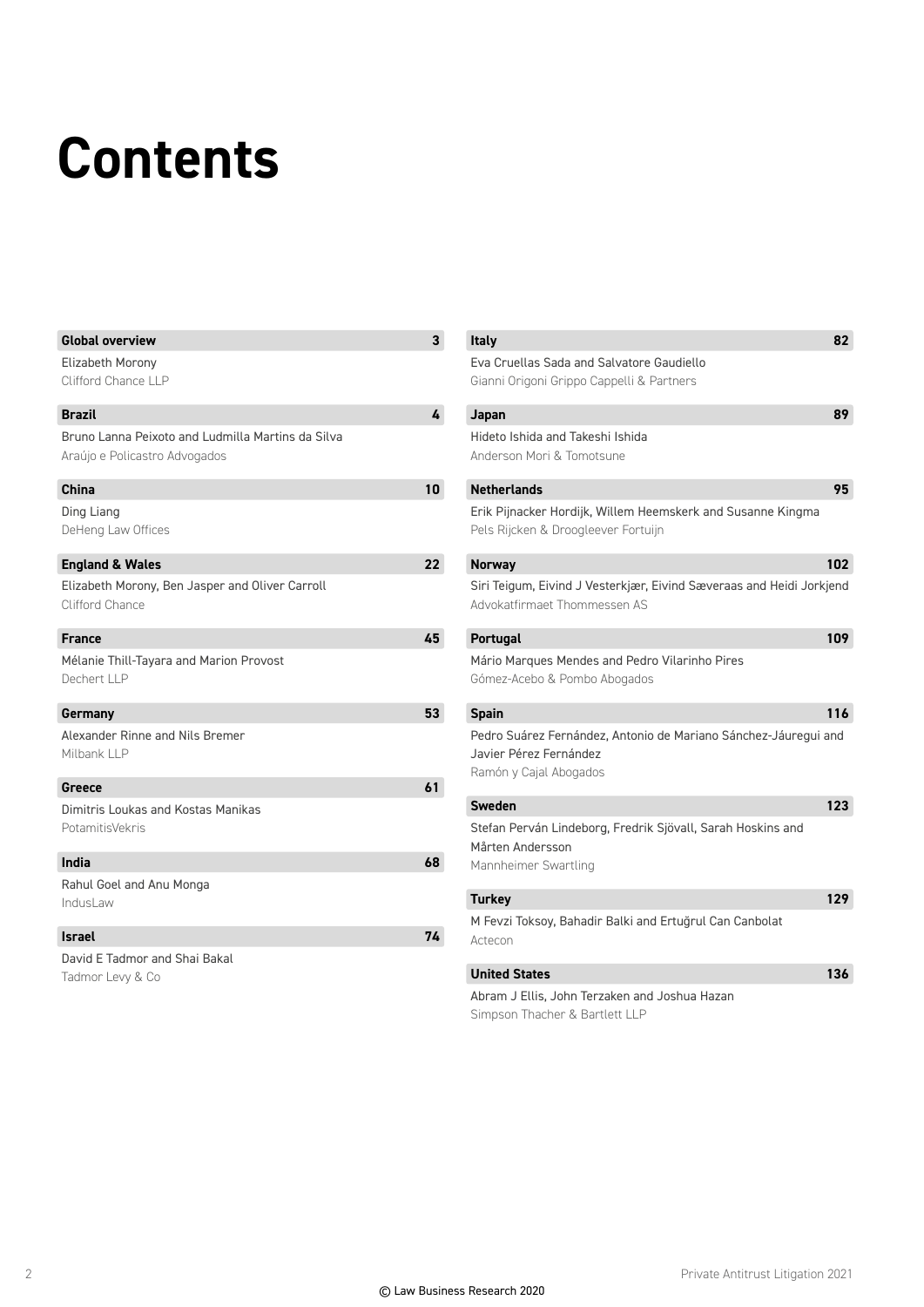### **Israel**

David E Tadmor and Shai Bakal

Tadmor Levy & Co

#### **LEGISLATION AND JURISDICTION**

#### **Development of antitrust litigation**

1 How would you summarise the development of private antitrust litigation in your jurisdiction?

In recent years there has been a consistent increase in private antitrust litigation. In particular, the filing of private actions (predominantly class actions) against alleged international cartels has steadily risen. Motions to certify class actions were filed in respect of *Gas Insulated Switchgear*, *Cathode Ray Tubes*, *Liquid Crystal Displays*, *Trucks*, *Air Cargo* and more.

In the past year, precedential district court decisions were issued in this area. In the case of *Hatzlacha v El Al Israel Airlines et al* – which concerns an alleged air cargo cartel – the Central District Court certified a filing of an antitrust class action against foreign companies for the first time. In the case of *Zuckerman v Siemens AG* – which concerns the alleged *Gas Insulated Switchgear* cartel, the Central District Court approved a settlement between the plaintiffs and the defendants (all of which are foreign companies) of approximately US\$140 million). The Central District Court's decision in the case of *RLFI Agriculture v Man Truck & Bus AG* addresses discovery in the context of a motion to certify a class action against foreign truck manufacturers concerning alleged anticompetitive conduct that concerned European markets. The Court denied the plaintiff's broad motion for discovery of documents because the plaintiff failed to prove that the prerequisites of the effects doctrine (which sets out the conditions for applying the Economic Competition Law, 5748-1988 (the Competition Law), to foreign conduct) were met in respect of the alleged foreign conduct.

The filing of excessive pricing private actions (predominantly class actions) has also been on the rise in recent years. Although the Supreme Court has yet to rule on whether monopolies are subject to excessive pricing prohibition, in 2014 the Competition Commissioner published a public guideline document in which he stated that, in his view, monopolies are subject to the prohibition. Consequently, numerous motions to certify excessive pricing actions as class actions have been certified in recent years, and in March 2020, the District Court ruled – for the first time – on the merits of such an action (see *Naor v Tnuva*, concerning the pricing of cottage cheese).

In June 2020, Israel's Attorney General (AG) submitted an opinion with the Supreme Court (in the framework of Motion for Leave to Appeal 1248/19 *Central Bottling Co v Gafniel*) regarding the applicability of the excessive pricing prohibition in Israeli law and the appropriate test for its application. The AG maintained that the Supreme Court should determine that the Competition Law prohibits monopolists from setting unfairly high prices. At the same time, the AG argued that the prohibition should be interpreted narrowly, enforced carefully and used only in cases where the benefits unequivocally outweigh the costs and damages derived from the enforcement of the prohibition.

#### **Applicable legislation**

2 Are private antitrust actions mandated by statute? If not, on what basis are they possible? Is standing to bring a claim limited to those directly affected or may indirect purchasers bring claims?

Private antitrust actions deriving from the provisions of the Competition Law may be filed as class actions under the Class Actions Law, 5766- 2006 (the Class Actions Law), in the framework of contractual suits or as certain tort claims, as well as under several other pieces of legislation.

The Competition Law is silent with regard to the ability of indirect purchasers to bring private lawsuits alleging antitrust violations. Thus far, the Supreme Court has not had to decide on this matter, and there is no Supreme Court precedent that affirms or denies the applicability of the indirect purchaser doctrine under Israeli law.

However, in recent cases, lower courts have explicitly acknowledged the right of indirect purchasers to bring antitrust suits against those violating antitrust law (*Naor v Tnuva*, *Ronen Gafniel v Central Bottling Co Ltd,Weinstein v Dead Sea Factories Ltd*, *Hatzlacha v El Al Israel Airlines et al* and more). This view was endorsed by an amicus curiae brief submitted by the AG in the case *Hatzlacha v El Al Israel Airlines et al*.

That being said, it has been suggested by lower courts, obiter dictum, that because cases of indirect purchasers concern a chain of transactions, it would not be appropriate to allow a cause of action for every link in the chain. As a rule of thumb, the courts have suggested that an indirect purchaser should be allowed to bring forth an action when the product maintains the original form in which it was sold by the manufacturer. In addition, in a recent decision, the Central District Court stated, obiter dictum, that if the right of indirect purchasers to bring antitrust actions is recognised under Israeli Law, it should be limited to situations where the direct purchasers refuse to bring those actions themselves.

#### $3$  | If based on statute, what is the relevant legislation and which are the relevant courts and tribunals?

Section 50(a) of the Competition Law provides that an act or omission contrary to the provisions of the Law constitutes a tort in accordance with the Tort Ordinance (New Version). The same applies to any breach of a directive issued by the Commissioner of the Israel Competition Authority (ICA) and conditions imposed by the Commissioner as part of an approval for a merger or restrictive arrangement. These violations can serve as the basis for claims for damages or other injunctive relief by private parties.

The Class Actions Law provides that a person, public entity or consumers' organisation may, under certain conditions, file a class action on behalf of a class of plaintiffs and seek damages for a breach of the Competition Law.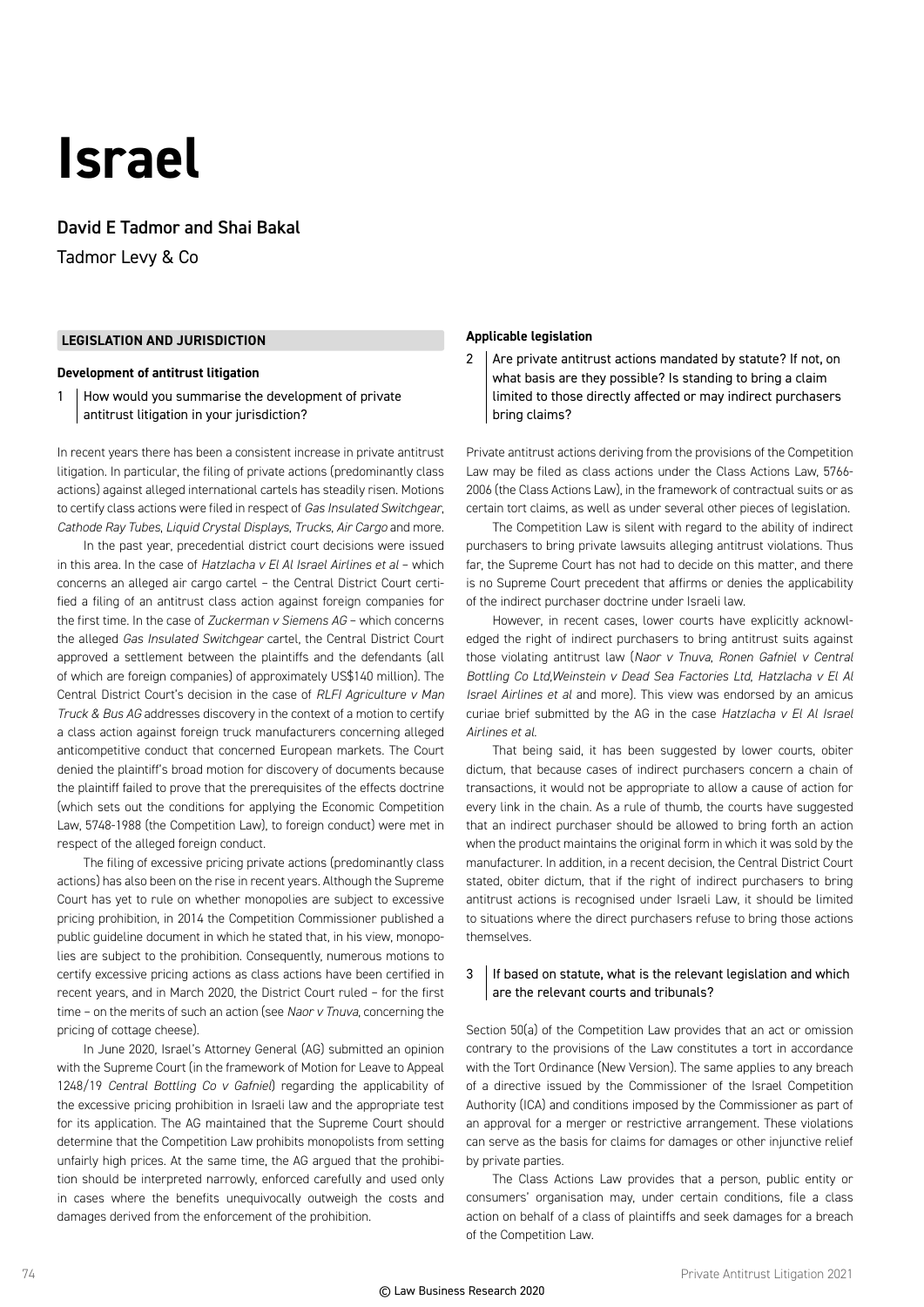Private antitrust claims are commonly made in the context of contract litigation. A party that seeks to defend itself against the enforcement of a contract will often argue that the contract violates the law (under section 30 of the Contracts (General Part) Law, 5733- 1973, illegal contracts are generally not enforceable). Israeli courts are reluctant to brand contracts that lack obvious anticompetitive characteristics as illegal. However, if a court arrives at the conclusion that a provision in a contract violates the law, the provision will, in general, be unenforceable.

Although less common, private claims alleging unfair competition by competitors may also rely on the Unjust Enrichment Law, 5739-1979. Under those claims, the plaintiff may be entitled to receive profits unjustly obtained by the defendant, by means of anticompetitive behaviour, without having to prove actual damages. Such reliance was permitted in *Unipharm v Sanofi*, which is currently under appeal before the Supreme Court. Claims based on the Unjust Enrichment Law may be especially important in cases where the plaintiff lacks the ability to substantiate the damages caused. An opposing view was subsequently applied by the District Court of Tel Aviv in the case *Unipharm Ltd v GlaxoSmithKline plc* (8 June 2018). Both judgments are currently under appeal before the Supreme Court.

As with other civil claims, private antitrust actions are deliberated before civil courts.

The Competition Tribunal acts as an appeals court over decisions of the Competition Commissioner. Additionally, the Tribunal serves as a forum of first instance in respect of applications for the approval of restrictive arrangements. The Tribunal does not have jurisdiction over private antitrust claims.

Private parties may also agree to turn to alternative dispute resolution mechanisms, such as arbitration and mediation.

#### **PRIVATE ACTIONS**

#### **Availability**

 $4$  | In what types of antitrust matters are private actions available? Is a finding of infringement by a competition authority required to initiate a private antitrust action in your jurisdiction? What is the effect of a finding of infringement by a competition authority on national courts?

Private actions are available where the defendant has engaged in conduct that is in violation of the Economic Competition Law, 5748-1988 (the Competition Law). Such violations may include the defendant's engagement in a restrictive arrangement that is not permitted under a statutory or block exemption or that has not been properly approved or exempted (this includes horizontal restrictive arrangements, such as cartel offences, including price-fixing, bid rigging, market allocation, etc, and certain vertical restrictive arrangements). Monopoly violations, such as refusal to deal and abuse of dominant position (eg, unfair pricing, price discrimination, tying and predatory pricing), and violations of monopoly directives or other conditions imposed by the Competition Commissioner (eg, merger conditions) and the breach of merger control provisions are also actionable violations.

A finding of infringement by the Israel Competition Authority is not required to initiate a private antitrust action. However, a 'declaration of breach' made by the Competition Commissioner pursuant to section 43 of the Competition Law serves as prima facie evidence for the occurrence of whatever was determined in the declaration of breach, in any legal proceeding, thus facilitating private actions.

In practice, declarations are usually followed up by private enforcement, in particular class actions. Declarations of breach include a declaration that a certain arrangement constitutes an illegal restrictive arrangement; a merger that was unlawfully consummated; a restrictive arrangement in the form of a course of action determined or recommended by a trade association; and a declaration that a monopoly has abused its dominant position. The Competition Commissioner may also issue a 'monopoly proclamation', stating that a certain firm is a monopoly, which also serves as prima facie evidence for establishing the existence of a monopoly position in any legal proceeding.

#### **Required nexus**

#### 5 What nexus with the jurisdiction is required to found a private action? To what extent can the parties influence in which jurisdiction a claim will be heard?

Regarding subject-matter jurisdiction, the general rule is that private claims for sums of less than 2.5 million shekels are deliberated in magistrates' courts, and claims above that amount are deliberated in district courts. Parties cannot contract out of those jurisdictional rules. Most antitrust-related tort claims are for sums in excess of 2.5 million shekels and, as such, are usually deliberated in district courts.

With regard to territorial jurisdiction in antitrust-related matters, the plaintiff is entitled to submit its claim to a court located in the jurisdiction where the defendant resides or conducts its business, where the obligation was created or intended to be fulfilled or where the illegitimate act was committed. If there are several defendants, the plaintiff is entitled to submit its claim to any court in which the claim could be submitted against one of the defendants. Parties can agree to deviate from these rules.

Courts are authorised to assume jurisdiction with regard to a foreign defendant only after a statement of claim has been duly served. If the defendant is found to be within Israeli jurisdiction (eg, is registered or operates directly in Israel or has a local office, branch or representative in Israel), the statement of claim may be served directly to the defendant or its representative. However, if the defendant is found not to be within Israel's jurisdiction, the plaintiff must seek the court's approval to serve the claim outside Israel's borders. The court is authorised to approve the request if at least one of the conditions detailed in section 500 of the Civil Procedure Regulations, 5744-1984, or section 166 of the new Civil Procedure Regulations, 5778-2014, set to come into force on September 2020, is met.

Once the court has assumed jurisdiction, the defendant is entitled to argue that the Israeli courts are not the 'natural forum' for trying the claim (*forum non conveniens*).

#### **Restrictions**

#### $6 \mid$  Can private actions be brought against both corporations and individuals, including those from other jurisdictions?

Private actions can be brought against both corporations and individuals, including those from other jurisdictions, provided that the subject matter and personal jurisdiction are appropriate.

With regard to subject-matter jurisdiction, the Competition Law does not include an express provision that applies its provisions to legal relations outside Israel. The issue of its application to arrangements concluded between foreign entities outside Israel has yet to be decided by the Supreme Court.

Lower courts have rendered somewhat inconsistent decisions, with a tendency in recent years to adopt the effects doctrine as the prevailing test for the extraterritorial application of the Competition Law (see, for example, *ACUM Ltd v The Antitrust Commissioner*, RLFI *Agriculture v Man Truck & Bus AG* and the Competition Commissioner's determination regarding the alleged *Gas Insulated Switchgear* cartel). The effects doctrine requires, inter alia, that the conduct in question has had a direct impact on competition in Israel, and an insignificant impact on competition is not sufficient.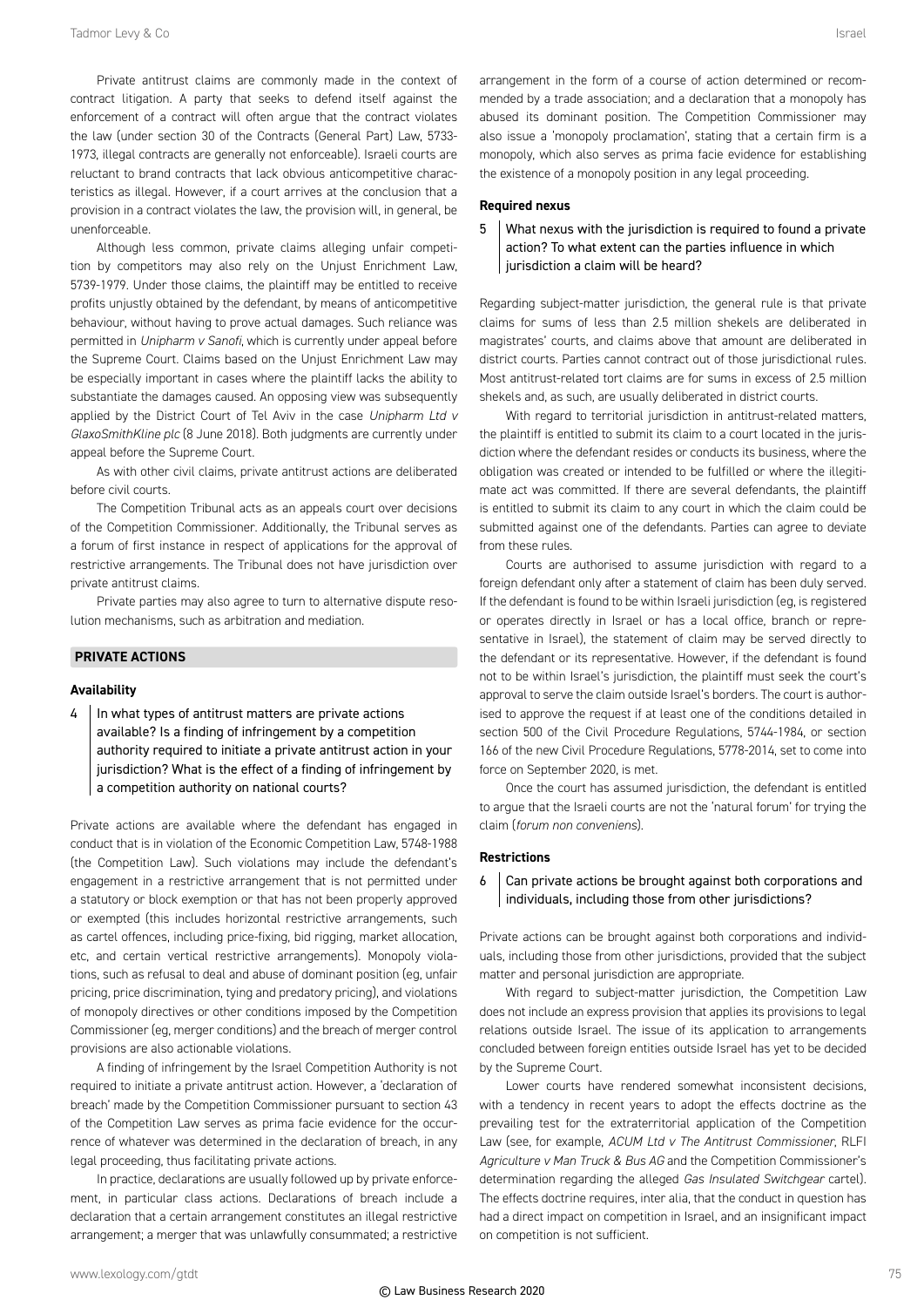#### **PRIVATE ACTION PROCEDURE**

#### **Third-party funding**

#### 7 | May litigation be funded by third parties? Are contingency fees available?

Third parties may fund private antitrust litigation.

Generally, in civil proceedings, contingency fees are available as well as other fee structures, such as a fixed amount or an hourly rate. In class actions, at the end of the proceedings, the court determines the compensation that is to be paid to the plaintiff as well as the attorneys' fee payable in connection therewith.

If certain conditions are met, certification requests and class actions may also be funded by a public fund (the Class Actions Fund) established under the Class Actions Law and funded by the state. The Class Actions Fund is authorised to fund certification requests and class actions in which there is a public or social interest, and the Israel Competition Authority (ICA) has a permanent representative in the Fund. In 2019, 75 requests for funding were accepted, three of which were antitrust-related class actions.

Additionally, the ICA may offer professional guidance to plaintiffs in antitrust-related class actions.

#### **Jury trials**

 $8$  Are jury trials available?

No.

#### **Discovery procedures**

#### 9 What pretrial discovery procedures are available?

The underlying principle in pretrial discovery is to allow the most extensive discovery possible of the information relevant to the dispute to aid in uncovering the truth. At the request of a litigant, the court may order that the parties to a dispute disclose the documents relevant to the dispute that are or were in their possession in an affidavit, including the existence of documents that are protected by privilege. At a litigant's request, documents in the opposing party's possession must then be made available for inspection and copying (and any party can request additional relevant documents not mentioned in the affidavit). Although this process may require litigants to petition the court, litigants usually deliver the relevant disclosed documents to one another without a court order.

The definition of 'documents' is interpreted widely and includes all relevant information and data, including in electronic format (as well as all relevant data used in the parties' experts' opinions). Courts are also careful not to allow parties to embark on 'fishing expeditions'.

Third-party discovery is available on a very narrow basis and derives from jurisprudential precedents, not legislation. A party may petition the court to instruct a corporation that is not party to the proceedings to comply with a discovery request if the corporation belongs to, or is under the full control of, the opposing party.

Third-party discovery regarding an entity that is not party to the dispute is very limited. Protecting third parties' right to privacy of their personal information, the Supreme Court has ruled that discovery will be required only in rare and exceptional cases and will require a cogent argument regarding the necessity and essentiality of the requested information, among other stringent conditions. However, information relevant to a dispute in the possession of an administrative agency, can be obtained through the Freedom of Information Law, 5758-1998 (the Freedom of Information Law), in addition to making a request for thirdparty discovery.

Litigants may submit questionnaires to an opposing party. The questionnaire and the responses to it are not part of the court pleadings.

They are not part of the evidentiary materials upon which findings may be based unless they are formally submitted as such to the court. The party that requested completion of the questionnaire is granted the discretion to decide whether, and to what extent, to use the responses to the questionnaire and submit them as evidence before the court.

Pretrial discovery procedures in class actions are more limited than those in standard civil proceedings. Under the Class Actions Regulations, 5770-2010, the court is authorised to grant discovery only if the documents*,* which are the subject of the discovery, are related to issues relevant to the certification request (as opposed to being relevant to issues concerning the claim itself), and the claimant has presented prima facie evidence establishing that the requirements for the certification of a class action are met. These rules have been further elaborated by Supreme Court rulings (see *Tnuva v Prof Yaron Zelekha, Boaz Yifat et al v Delek Motors et al* and *Israel Consumer Counsel v Tnuva*).

In respect of class actions for excessive pricing, information relating to profitability (eg, costs figures and revenue) may be subject to disclosure, particularly if relied upon by the defendant (*Tnuva v Prof Yaron Zelekha, Israel Consumer Counsel v Tnuva* and *Osem Investments Ltd v Soroker)*. In *Ronen Gafniel v Central Bottling Co Ltd* a formula was set by the Central District Court linking the level of disclosure in excessive-pricing cases and the level of proof required to certify the claim. Generally, the court holds that if the defendant is reluctant to disclose sensitive information (including pricing and profitability) to refute the plaintiff's claim of excessive pricing of a certain product, the court may certify the claim based on preliminary indications founded in public data (such as newspaper articles and annual reports). A similar approach was recently adopted by the District Court in respect of a motion to certify a class action filed on the grounds of an alleged international cartel (*Hatzlacha v El Al Airways et al*). Israel's Attorney General later criticised this approach in the framework of excessive pricing class actions.

#### **Admissible evidence**

#### 10 What evidence is admissible?

Generally, the following evidence is not admissible in civil proceedings: hearsay; evidence for which a minister has issued a certificate of confidentiality (eg, when there is public interest in the confidentiality of certain information); evidence obtained through a violation of privacy, as defined in the Protection of Privacy Law, 5741-1981; and statements recorded through illegal wiretapping, as defined in the Wiretapping Law, 5739-1979.

In the case *RLFI Agriculture v Man Truck & Bus AG*, the defendants argued foreign administrative decisions – and, in particular, the European Commission's infringement decision concerning the defendants themselves – is inadmissible as hearsay evidence. The court stated that this type of argument is of substantial weight, without conclusively ruling on the matter. Conversely, in *Hatzlacha v El Al Israel Airlines et al*, for the sake of the certification, the District Court accepted foreign court rulings and foreign administrative decisions as evidence, and it consequently approved a filing of a class action against the defendants.

Witnesses are permitted to testify only on facts as opposed to theories and conclusions. A notable exception to the rule is expert testimony, which may include the presentation of theories and conclusions in respect of the expert's field of expertise. Naturally, in private antitrust claims, opposing parties usually retain economic experts to prove competitive harm and quantify damages.

In general, litigants are entitled to deviate from evidence law by mutual agreement and, as such, to submit evidence that would otherwise not be admissible. Furthermore, if a party to a civil proceeding does not object to the submission of inadmissible evidence immediately following its submission, the party is precluded from later claiming otherwise, and the evidence will be regarded as admissible.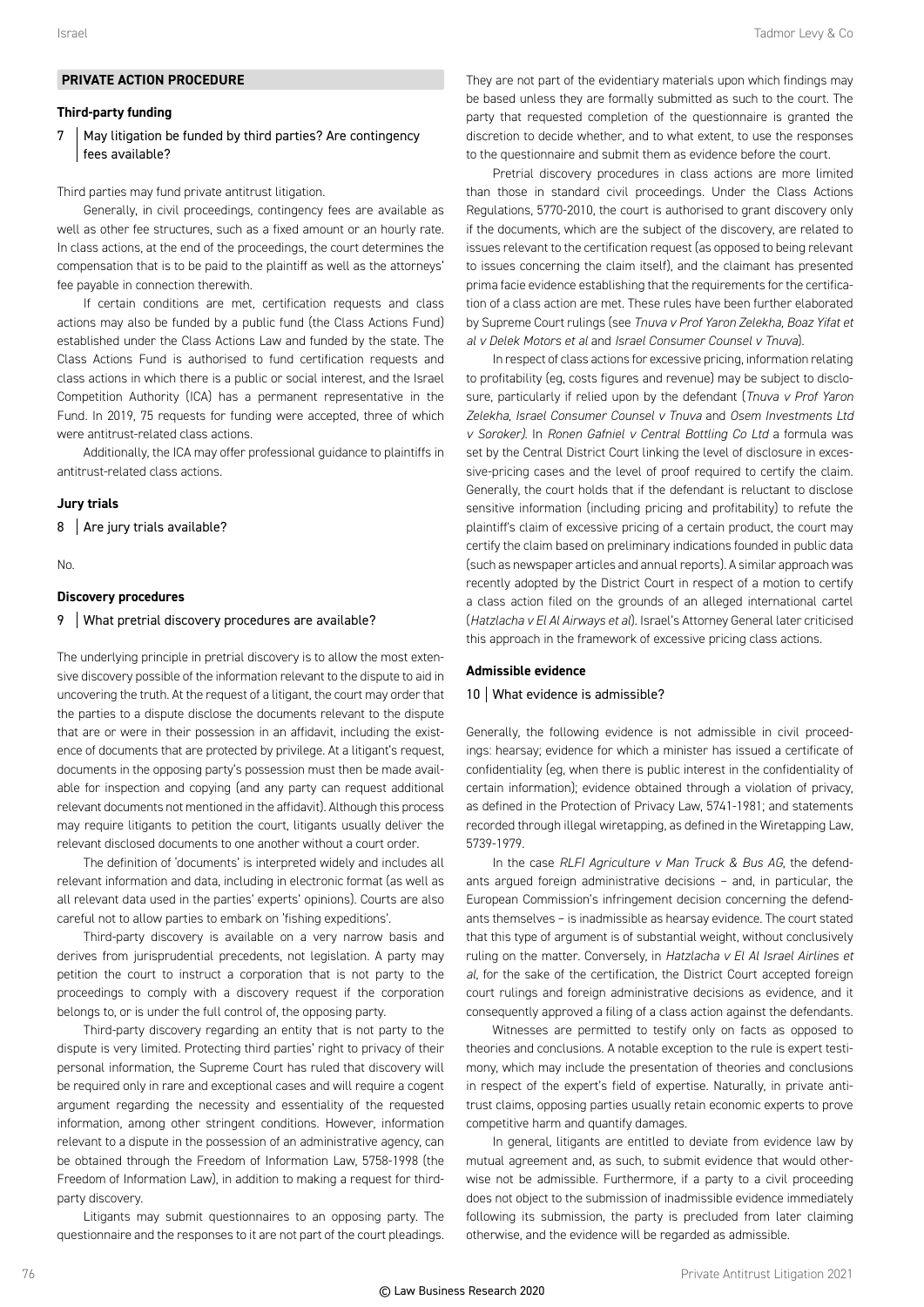#### **Legal privilege protection**

#### 11 What evidence is protected by legal privilege?

There are two central legal privileges relevant to private antitrust claims: the attorney–client privilege and the legal documents privilege. Additionally, trade secrets are often protected under confidentiality granted by the court.

Under attorney–client privilege, an attorney (including in-house counsel) is barred from disclosing information provided to him or her by his or her client (or by a person on the client's behalf) if the information is substantially linked to the professional services provided by the attorney. The same prohibition applies to the attorneys' employees. According to case law, the client is also entitled to enjoy attorney–client privilege in the sense that the client will not be forced to disclose information concerning professional consultation with his or her lawyer.

Attorney–client privilege is absolute, and, as such, the courts are not entitled to rescind it. The legal sources for attorney–client privilege are section 48 of the Evidence Ordinance (New Version), 5731-1971, and section 90 of the Bar Association Law, 5721-1961. Attorney–client privilege does not extend to communications provided in relation to the commission of future or ongoing crimes or fraud, nor to communications that involved a third party.

The legal documents privilege provides that documents prepared either by an attorney, his or her client or someone on its behalf in connection with pending or anticipated legal proceedings are privileged. The normative source for this privilege is a Supreme Court ruling. The legal documents privilege also applies to documents created in the framework of pending or anticipated alternative dispute resolution proceedings (eg, mediation and arbitration). However, only documents prepared predominantly to serve such potential legal proceedings may benefit.

A party to a civil proceeding is entitled to file a petition to the court for non-disclosure of evidence constituting trade secrets, pursuant to section 23(c) of the Commercial Torts Law, 5759-1999. The court will accept this type of petition if the interest in the non-disclosure of the evidence is greater than the need to disclose it and if other measures cannot be taken to protect the trade secrets (eg, partial discovery and discovery only to outside counsel or economic expert).

#### **Criminal conviction**

 $12$  Are private actions available where there has been a criminal conviction in respect of the same matter?

Follow-on litigation may arise when an investigation ends with a criminal conviction and sentencing. Civil claims can be submitted to the same judicial panel that convicted the defendant within 90 days of the date on which the verdict became final (section 77 of the Courts Law (Combined Version), 5744-1984; section 17 of the Civil Procedure Regulations, 5774- 1984; and section 19 of the new Civil Procedure Regulations, 5778-2014).

#### **Utilising of criminal evidence**

13  $\vert$  Can the evidence or findings in criminal proceedings be relied on by plaintiffs in parallel private actions? Are leniency applicants protected from follow-on litigation? Do the competition authorities routinely disclose documents obtained in their investigations to private claimants?

Generally, evidence or findings in criminal proceedings are admissible as prima facie evidence in private actions, subject to the following conditions:

- the evidence and the findings are part of a convicting judgment and provided the basis for conviction (ie, were not made obiter dictum);
- the judgment to convict is final (either the time frame for submitting an appeal has expired or the appeal proceedings have been exhausted); and

at the very least, one of the parties to the civil proceedings is the convicted person, its substitute (ie, a person who legally assumes the convicted person's place, such as the buyer of a convicted company) or a person whose responsibility arises out of the responsibility of the convicted person (eg, an insurance company or an employer).

An opposing party may be permitted to assume the burden of proof and refute such prima facie evidence and findings subject to its receipt of the court's approval for the rebuttal, together with other stringent criteria concerning the rebuttal.

Notwithstanding the above, evidence and findings introduced in sentencing proceedings are not admissible in court and, thus, cannot be relied on by plaintiffs in parallel private actions.

The leniency programme applies only to criminal liability regarding certain violations of the Economic Competition Law, 5748-1988 (the Competition Law). Therefore, those granted leniency are not protected from follow-on private litigation or from administrative enforcement measures. The first (and only) case in which the leniency programme was used in Israel was in the alleged *Gas Insulated Switchgear* cartel case. In this case, one of the parties to the alleged cartel (ABB) provided the ICA with evidence in exchange for leniency. In 2013, the ICA issued a declaration of breach (an administrative measure) according to which the parties to the arrangement in question (including ABB) were parties to an illegal restrictive arrangement. Following the declaration, several class actions and a civil claim were brought against the alleged cartel members, including ABB.

The ICA does not normally disclose documents obtained in its investigations of its own volition. A private claimant can file a petition to the ICA for review of those documents pursuant to the Freedom of Information Law. Although the Law does not apply to materials obtained in the course of investigations conducted by the ICA, the ICA applies similar principles when reviewing petitions for disclosure in respect of those materials. Additionally, if the documents were submitted to the court either in criminal or administrative proceedings, a private plaintiff can also file a petition to review the court's case file. Generally, under both disclosure alternatives, third parties that the documents refer to will be given the opportunity to object to the disclosure of the documents. A common ground for objection is that the documents refer to sensitive commercial information, such as trade secrets.

#### **Stay of proceedings**

 $14$  In which circumstances can a defendant petition the court for a stay of proceedings in a private antitrust action?

A stay of proceedings in private antitrust actions may be granted on the same grounds as any other civil proceeding. Defendants commonly petition the court for a stay of proceedings when an action dealing with substantially the same cause of action is pending elsewhere, whether the parallel action is administrative or criminal in nature (the lis alibi pendens principle). When weighing this type of petition, the court takes several factors into account, including the potential cost and time savings to the state and to the parties, the prevention of contradictory court decisions and the balance of convenience between the parties.

Plaintiffs are also permitted to petition the courts for a stay of proceedings. This is commonly done when criminal or administrative enforcement proceedings are pending, and the findings in those proceedings may support the plaintiff's claim.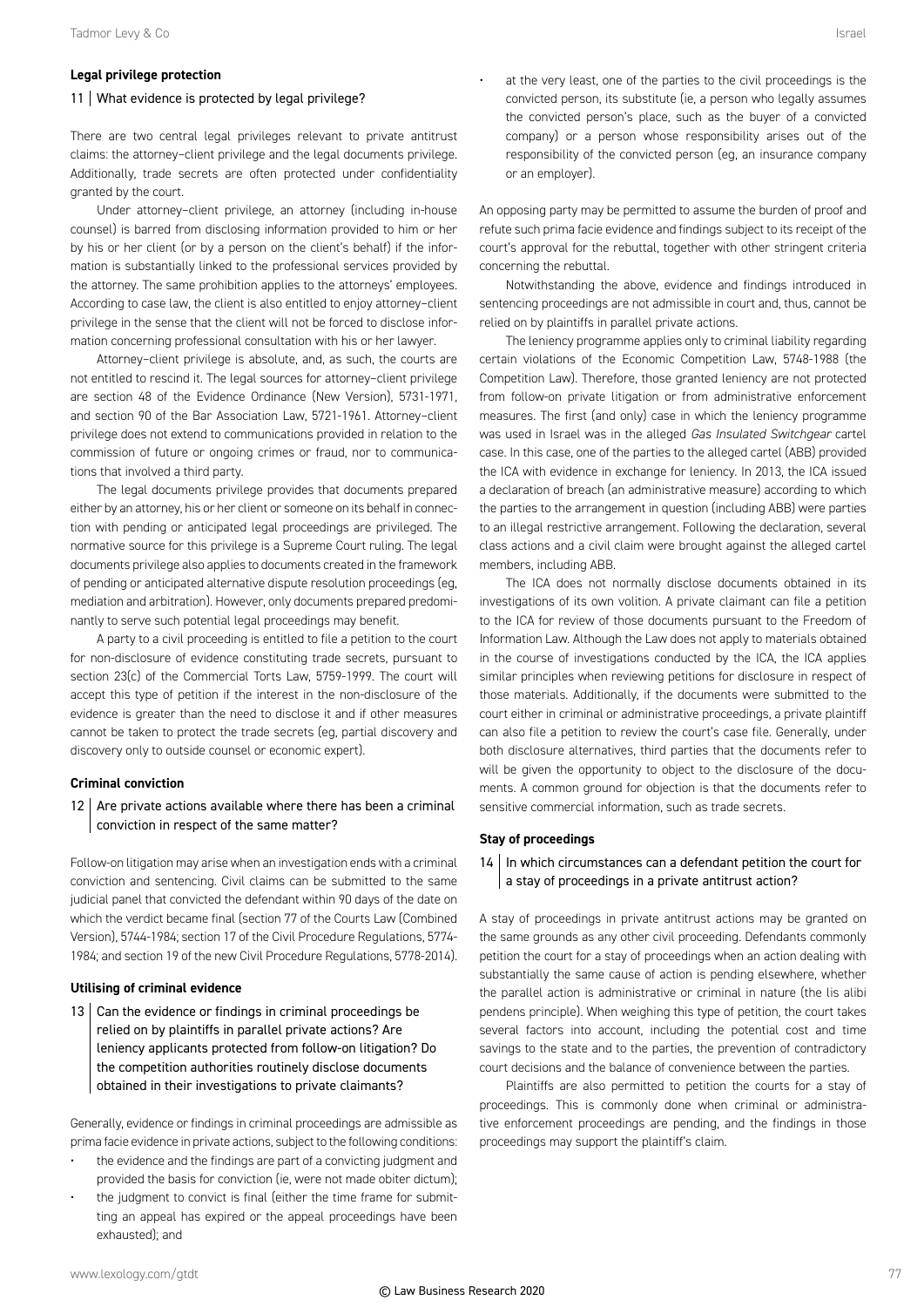#### **Standard of proof**

15 What is the applicable standard of proof for claimants? Is passing on a matter for the claimant or defendant to prove? What is the applicable standard of proof?

Generally, the burden of proof in civil cases lies with the plaintiff, who is required to prove its claim on the balance of probabilities. The ICA Commissioner can publish a declaration of breach, which provides the plaintiff with prima facie evidence that the Competition Law was breached by the defendant.

Additionally, cartels, bid-rigging arrangements and certain other forms of horizontal arrangements are held to be inherently harmful to competition; thus, the plaintiff does not need to prove their actual anticompetitive effect to establish liability. However, this principle appears to be distinguished in respect of cases regarding international cartels, in which it must be proven that the requirements of the effects doctrine are met, as a precondition for the application of the Competition Law.

#### **Time frame**

#### 16 What is the typical timetable for collective and single party proceedings? Is it possible to accelerate proceedings?

The timetable for private proceedings varies significantly between cases, primarily depending on the scope of the case, the strength of the claim and the willingness of the parties to settle. As with other private claims, an antitrust-related claim can be dismissed *in limine* or it may be litigated over a period of several years. Parties can file a petition to expedite specific court proceedings (eg, court hearings).

#### **Limitation periods**

#### 17 What are the relevant limitation periods?

Civil causes of action generally expire within seven years from the day that the cause of action arose (sections 5 and 6 of the Prescription Law, 5718-1958). In civil antitrust claims, the cause of action arises on the day on which the damage occurred; in the case of an ongoing infringement, the cause of action may arise on the day on which the infringement ended (section 89 of the Tort Ordinance).

However, if the facts constituting the cause of action were unknown to the plaintiff for reasons beyond the plaintiff's control and that the plaintiff could not have prevented with reasonable care, the period of limitation begins on the day on which the facts became known to the plaintiff (section 8 of the Prescription Law). According to applicable case law, the degree of knowledge required to trigger the commencement of the limitation period is a suspicion regarding the facts that constitute the cause of action (including cases in which the plaintiff should have had those suspicions).

If damage caused by the defendant is not discovered on the day of its occurrence, grounds for a civil tort claim expire after 10 years from the day on which the damage occurred (section 89(2) of the Tort Ordinance and *Merom Golan Kibbutz Cooperative Society of Agriculture settlements Ltd v Yoram Fradkin*). This rule, however, does not apply in cases where other elements of the offence were discovered after the time at which the damage occurred. For example, if a plaintiff discovers that they were harmed at the time at which the damage occurred but only learns at a later date that this harm was because of the operations of a cartel, the prescription period will not be limited to the 10-year period.

In addition, there are a few specific limitation rules governing prescription that apply only to class actions. For example, if the court certifies a class action, the relevant group members will be deemed, for the purposes of prescription, as if they had submitted a claim on the day on which the request for approval of the class action was submitted.

If the court rejects a request for the certification of a class action or dismisses the request, the personal claims of the relevant group members will generally be prescribed for one year from the day of the court's decision, thereby extending the limitation period as necessary.

#### **Appeals**

#### 18 What appeals are available? Is appeal available on the facts or on the law?

In civil proceedings, a trial court's judgment is subject to a right of appeal to a higher tribunal. A second appeal requires leave from the court. Interim decisions are subject to appeal where leave is given. Some interim decisions, most of which deal with technical matters (eg, decisions regarding deadlines), are not subject to appeal during the trial court proceedings.

Administrative decisions of the Competition Commissioner (eg, a determination according to which a party violated the Competition Law) are subject to a right of appeal to the Competition Tribunal. Judgments of the Competition Tribunal are subject to a right of appeal to the Supreme Court. Interim decisions of the Competition Tribunal, by contrast, are not subject to appeal for the duration of the proceedings before the it.

Appeals may be based on both legal and factual grounds. However, the appellate court will rarely intervene in the factual determinations made by the trial court and is more likely to intervene in matters of law.

#### **COLLECTIVE ACTIONS**

#### **Availability**

19  $\vert$  Are collective proceedings available in respect of antitrust claims?

Class actions may only be filed regarding matters listed in the Class Actions Law or where other legislation explicitly grants a right to file a class action. Collective proceedings in respect of antitrust claims under the Economic Competition Law, 5748-1988 (the Competition Law) are available under the Class Actions Law.

#### **Applicable legislation**

#### 20 Are collective proceedings mandated by legislation?

No. Parties may elect to file a claim as a private civil suit or as a class action (provided that there is a right to file a class action in the relevant matter). Once a class action has been certified, all parties belonging to the class as defined by the court are automatically included in the action unless they definitively opt out of the class within the allotted time frame.

#### **Certification process**

#### 21 | If collective proceedings are allowed, is there a certification process? What is the test?

Under section 8 of the Class Actions Law, a court is authorised to certify a class action if the following cumulative requirements are satisfied: the action must raise substantive questions of law or fact that are common to all members of the group and there is a reasonable possibility that the answers will find favour in the group; a class action is the most efficient and equitable method to resolve the dispute under the circumstances of the case; and it must be reasonable to presume that the interests of all members of the group will be represented and managed in an appropriate manner and in good faith.

Plaintiffs must demonstrate that the above conditions are satisfied based on prima facie arguments and evidence in support of their claim.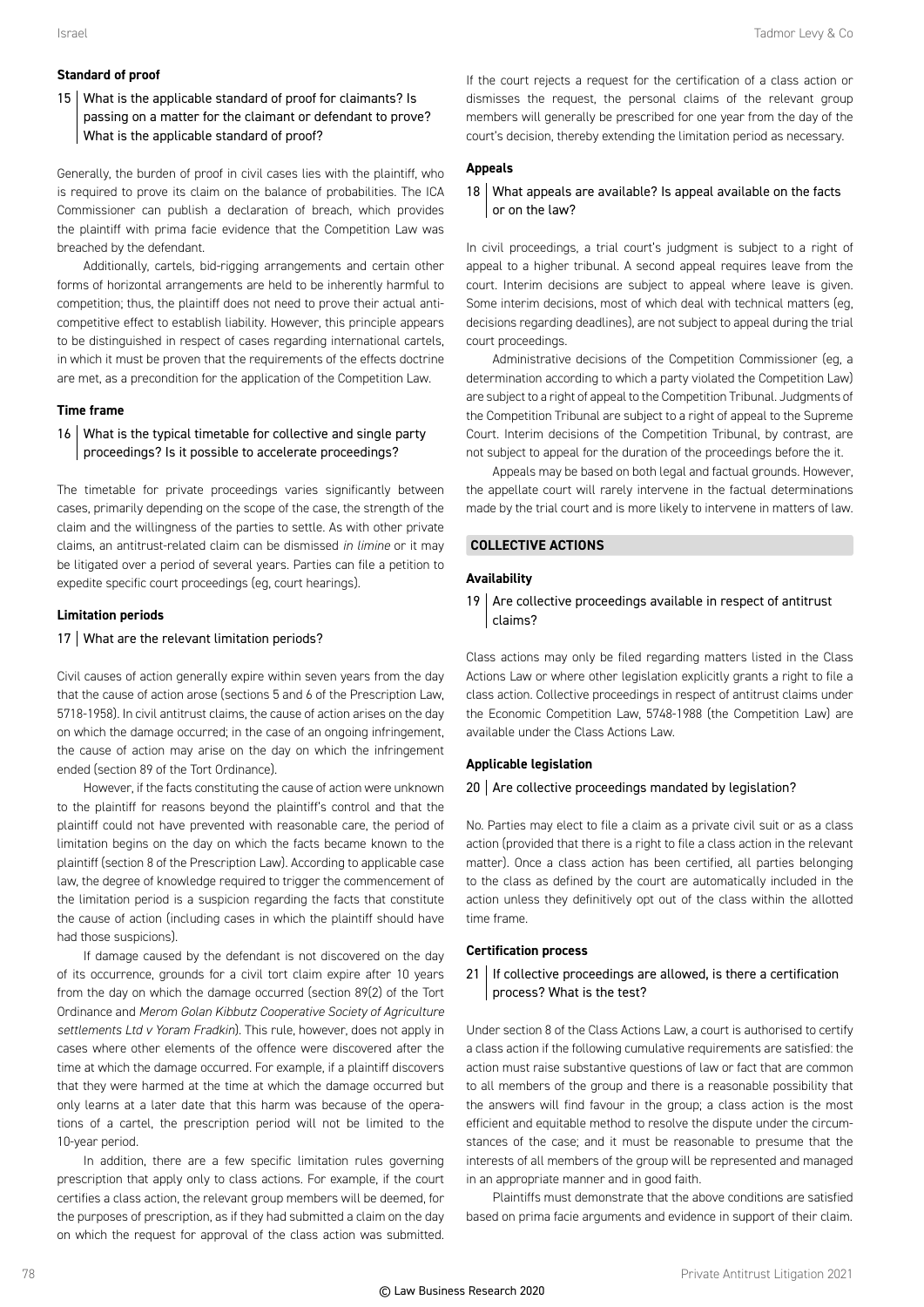#### 22 | Have courts certified collective proceedings in antitrust matters?

In recent years, there has been an increase in the number of antitrustrelated class actions. In particular, class actions based on excessive pricing claims against monopolies have become increasingly common since the social justice protests in summer 2011, and the opinion published by the previous Commissioner in 2014 stated that excessive pricing may be viewed as a breach of the Competition Law. There has also been an increase in class actions against alleged international cartels. Many of the antitrust-related class actions do not reach the certification stage as they are withdrawn (usually with a reward granted in exchange for the withdrawal) prior to certification, or settlements are reached between the parties.

In 2016, the Central District Court certified a class action against Tnuva, in which it was argued that Tnuva charged excessive prices (*Naor v Tnuva*). In 2020, the Court ruled in favour of the plaintiff, making it the first ever excessive pricing class action in Israel to be sanctioned by the Court.

In 2019, in two decisions handed down by the Central District Court (*Ronen Gafniel v Central Bottling Co Ltd* and *Alon Tzadok v Strauss Group Ltd*), the excessive pricing cause of action was recognised as a valid cause of action. The decisions also refer to the evidential threshold that the class plaintiff must meet at the certification stage. The Court determined that the evidential threshold will be set according to the scope of the information disclosed by the defendant regarding its costs, inputs, profitability, risks, etc.

An appeal was filed with the Supreme Court on the *Ronen Gafniel* decision (Motion for Leave to Appeal 1248/19 *Central Bottling Co v Gafniel*). Israel's Attorney General (AG) joined the proceedings and, in June 2020, submitted an opinion with the Supreme Court regarding the applicability of the excessive pricing prohibition in Israeli law and the appropriate test for its application. The AG argued that the excessive pricing prohibition should be recognised under Israeli law but should be very carefully enforced. The AG was also critical of the Central District Court's approach regarding the burden of proof in excessive pricing class actions. Furthermore, the AG position contested the rule set by the District Court that lowers the thresholds when the monopoly does not disclose sensitive business information.

In 2020, the Central District Court certified a filing of a class action against four airlines operating in Israel, based on an alleged international cartel that influenced the prices of cargo shipping by air (*Hatzlacha v El Al Israel Airlines et al*).

#### **Opting in or out**

#### 23 Can plaintiffs opt out or opt in?

Generally speaking, once a class action has been certified by the court, plaintiffs may opt out of the class by informing the court within 45 days of the class action's certification being published, or longer, at the court's discretion.

#### **Judicial authorisation**

#### 24 | Do collective settlements require judicial authorisation?

Once a class action has been filed or certified by the court, settlement of the claim requires judicial authorisation. If a proposed settlement is not dismissed *in limine* by the court, the court will order that the submission of the settlement be made public, and that the class members, the AG, as well as relevant regulators (eg, the Competition Commissioner, the Consumer Protection Commissioner or the Supervisor of Banks) be sent copies of the proposed settlement. Certain parties, such as any member of the represented class, a government agency related to the subject matter of the settlement or class action and the AG, may file a reasoned objection to the proposed settlement.

A member of the class action class who is not interested in being party to the proposed settlement may ask to be removed from the action.

The court is authorised to approve a settlement only if it finds that the settlement is appropriate, fair and reasonable. However, if the proposed settlement is submitted prior to the certification of a class action, the court must also analyse certain conditions before giving its approval to the settlement, which are essentially the conditions required for certifying a class action. The Class Actions Law also sets forth other requirements and procedures that may be applicable to the approval of a settlement, such as the appointment of an expert on the relevant subject matter to provide an opinion on the proposed settlement.

Legal practice on the matter of class actions has also led to the development of another form of settlement, which involves the withdrawal of class action suits. The Class Actions Law sets out the procedure for the withdrawal of a class action. A class action can only be withdrawn if it has not yet been certified, and once a withdrawal is approved, it does not create a *res judicata* with regard to the members of the class (but rather only with regard to the named plaintiff).

In some cases, however, defendants have taken up the practice of granting a reward to the withdrawing plaintiff and its counsel despite the action being withdrawn. This is often done when the action appears to have raised an issue of importance and has led to a beneficial outcome, such as a positive change in behaviour, or as a method of hastening the conclusion of unfounded actions and, thus, avoiding the associated public relations and litigation costs.

This practice has been met with scepticism by the courts, which in certain cases have deprived the withdrawing plaintiff and its counsel of any reward. Accordingly, the courts have set certain conditions for the approval of withdrawal requests that involve the provision of some form of reward or benefit in exchange for the withdrawal of the class action certification request. In recent years, the Supreme Court determined, in *Markit Efficiency Products Ltd v Sonol Israel Ltd*, that a reward for a withdrawing plaintiff and its counsel should be approved by the Court only in exceptional circumstances, subject, inter alia, to the provision of actual benefits to the action arising from the filing of the motion for certification.

#### **National collective proceedings**

 $25$  | If the country is divided into multiple jurisdictions, is a national collective proceeding possible? Can private actions be brought simultaneously in respect of the same matter in more than one jurisdiction?

Israel is not divided into multiple jurisdictions. For administrative purposes, Israel is divided into six districts. Private actions dealing with the same matter can be brought simultaneously before multiple courts in different jurisdictions. However, the Supreme Court is authorised to order that those private actions be deliberated upon before the same court.

#### **Collective-proceeding bar**

26 | Has a plaintiffs' collective-proceeding bar developed?

No.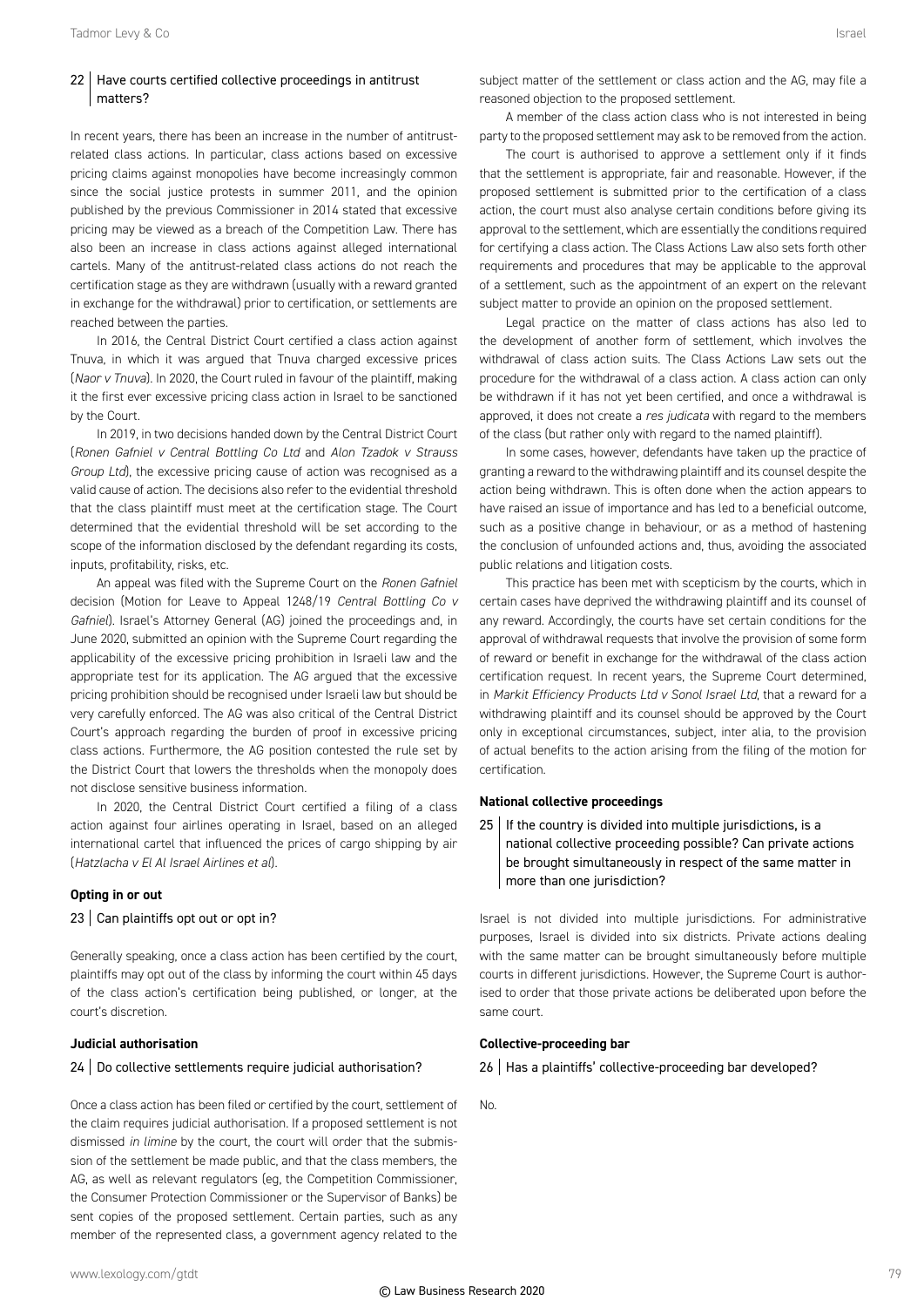#### **REMEDIES**

#### **Compensation**

27 What forms of compensation are available and on what basis are they allowed?

An antitrust-related cause of action enables the plaintiff to seek compensatory damages, which are limited to the actual loss suffered by the plaintiff. This is often proved via expert economic opinion.

#### **Other remedies**

28 What other forms of remedy are available? What must a claimant prove to obtain an interim remedy?

The interim remedies and injunctions available in private antitrust actions are the same as those available in other civil actions and are generally aimed at preserving the status quo. A plaintiff who seeks an interim remedy must convince the court of the existence of a prima facie cause of action; that the balance of harm weighs in its direction; that the motion is made in good faith; and that granting the remedy is just and warranted under the relevant circumstances and does not cause unnecessary harm.

However, in antitrust-related cases, the Supreme Court has held that courts should rarely grant motions for interim remedies owing to claims requiring 'a profound examination', which should be conducted in the course of the main proceeding. A notable exception to this rule concerns determinations issued by the Competition Commissioner, which state that the defendant has breached the Economic Competition Law, 5748-1988 (the Competition Law). In those cases, a determination by the Commissioner would serve as prima facie evidence that the Competition Law was breached, and, thus, civil courts should be more inclined to grant motions for interim remedies.

#### **Punitive damages**

#### $29$  Are punitive or exemplary damages available?

In civil antitrust cases, damages are limited to compensatory damages; thus, punitive or exemplary damages are generally not awarded (though technically possible under general tort law). In recent years, the Israel Competition Authority (ICA) has begun advocating for an amendment to the Competition Law that would allow for treble damages for antitrust offences.

#### **Interest**

#### 30 | Is there provision for interest on damages awards and from when does it accrue?

Damages normally include interest and are linked to the consumer price index according to the Interest and Linkage Adjudication Law, 5721- 1961. Damages begin to accrue interest from the day the action was submitted, or on another date determined by the court, which may be any date following the rise of the cause of action. Interest on repayment of legal expenses, if awarded, will accrue from the date those expenses incurred until the date of the judgment and the payment of the award as determined by the court. Interest on the repayment of attorneys' fees accrues from the date on which the judgment is rendered until the date of repayment as determined by the court.

#### **Consideration of fines**

31 Are the fines imposed by competition authorities taken into account when setting damages?

This question has yet to be examined by the courts. The ICA was granted legislative authority to impose 'fines' (monetary payments) only in 2012. As a matter of legal rationale, fines imposed by the ICA (or foreign competition authorities) should normally not be taken into account when setting damages. Fines, which go to the national treasury, do not mitigate the actual damages suffered by the plaintiff, and their purpose (punitive) is different from the purpose of civil damages (compensation). The level of fines primarily correlates to the violator's turnover, which should not impact civil compensation. However, the level of the fine may have some relevance to the civil court proceedings in cases where harm to competition served as an aggravating circumstance in the calculation of the fine, as such harm is often associated with harm to the public.

#### **Legal costs**

#### 32 Who bears the legal costs? Can legal costs be recovered, and if so, on what basis?

At the discretion of the court, legal costs are often imposed on the losing party. The amount of the awarded costs is dependent, inter alia, upon the actual legal costs (eg, court fees, witnesses' salary and costs relating to the registration of a court protocol), the attorneys' fees, the value of the claimed remedy or relief, the value of the awarded remedy, the complexity of the case in question and the manner in which the parties conducted themselves during the proceedings.

#### **Joint and several liability**

#### $33$  | Is liability imposed on a joint and several basis?

In antitrust-related cases, liability is mostly imposed on a joint and several basis. However, courts are authorised to distribute liability among the defendants.

In *Tower Air v Aviation Services Ltd,* the plaintiffs argued that the coordinated activity of the defendants, in the framework of a jointly owned company, constituted an illegal restrictive arrangement. The plaintiffs also argued that the jointly owned company abused its monopoly position in the market. The court ruled in favour of the plaintiffs and determined that the defendants were equally responsible towards the plaintiffs. Nonetheless, the court divided the liability among the defendants according to their shares in the jointly owned company.

#### **Contribution and indemnity**

34 | Is there a possibility for contribution and indemnity among defendants? How must such claims be asserted?

Indemnity agreements and insurance policies among infringing parties are invalid with regard to monetary payment proceedings undertaken by the ICA (an administrative enforcement measure) and criminal antitrust proceedings. However, as with civil proceedings in general, insurance policies and indemnity between defendants in civil antitrust matters are permitted subject to certain prohibitions and limitations. Claims for contribution or indemnity may be asserted in the framework of the principal proceeding or in a separate claim.

#### **Passing on**

#### 35 | Is the 'passing-on' defence allowed?

Only a limited number of cases have addressed this subject. Thus far, the courts have yet to positively rule on whether the passing-on defence is a valid defence argument in civil antitrust cases. In *Isracard Ltd v Reis,* the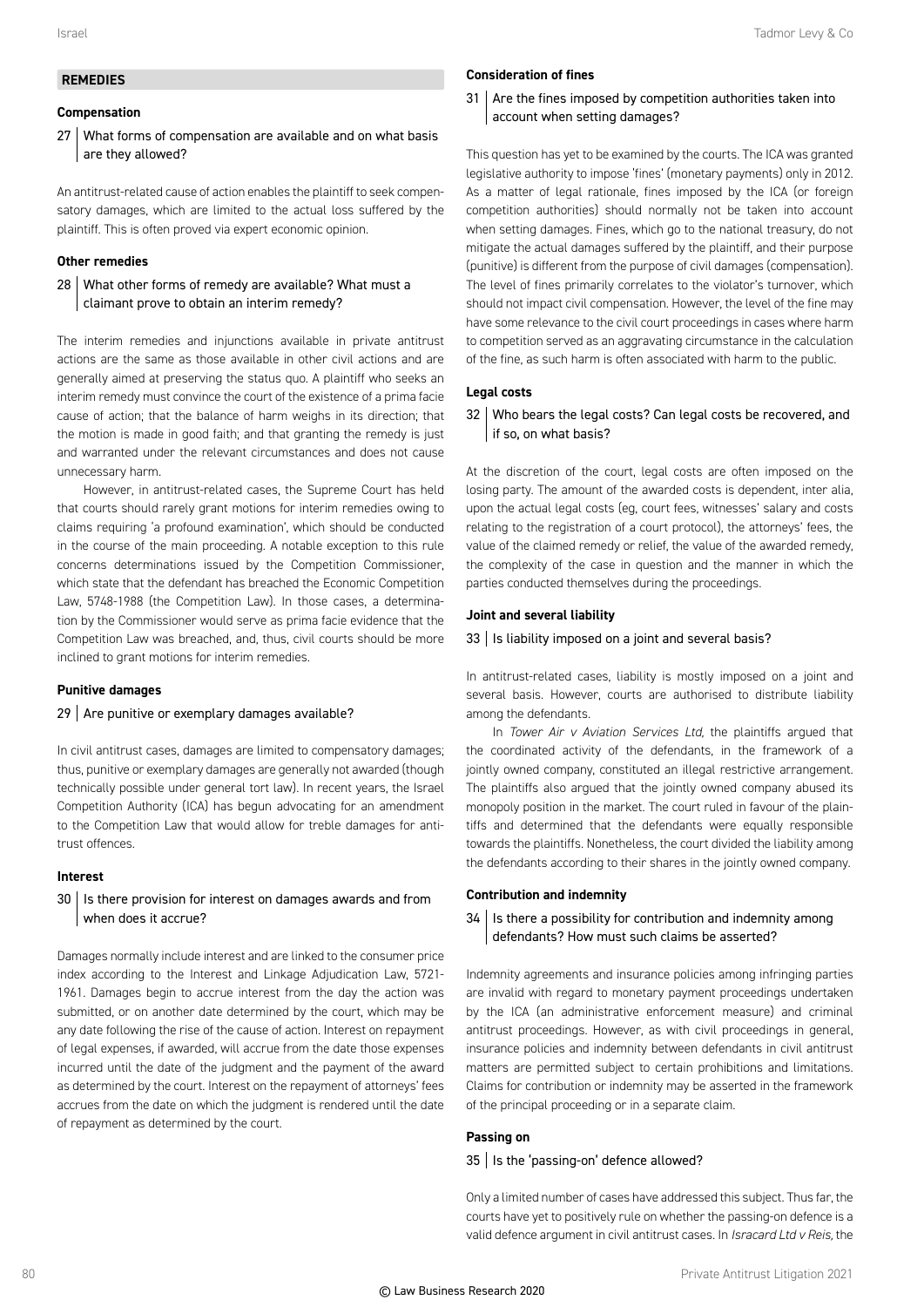Supreme Court implicitly acknowledged the passing-on defence in the context of a claim alleging that a monopoly charged excessive prices.

Some courts have recognised the right of indirect purchasers to bring antitrust lawsuits, which logically should lead these courts to acknowledge the passing-on defence, to avoid double compensation (eg, *Naor v Tnuva*, *Weinstein v Dead Sea Factories*, *Ronen Gafniel v Central Bottling Co Ltd* and *Hatzlacha v El Al Israel Airlines et al*).

#### **Other defences**

36 Do any other defences exist that permit companies or individuals to defend themselves against competition law liability?

Any defence claim that can be brought in civil proceedings is also valid in the context of civil antitrust proceedings. This is in addition to substantive antitrust defence arguments (eg, the applicability of a block exemption and statutory exemption).

#### **Alternative dispute resolution**

#### $37$  | Is alternative dispute resolution available?

Antitrust claims, particularly in the context of contract disputes, may be brought not only before a court but also in the course of arbitration, which is becoming increasingly common in Israel. The Arbitration Law, 5728-1968, provides contracting parties broad discretion in agreeing on the substantive law and procedural rules that shall apply to arbitration proceedings.

The Arbitration Law, however, may not be used as a mechanism for enforcing illegal contracts, such as those in violation of the Competition Law. Nonetheless, in an attempt to encourage the use of arbitration as a dispute resolution mechanism, the courts have not categorically disqualified arbitrations in which one party has argued that the disputed agreement was, in whole or in part, an illegal restrictive arrangement.

In one case, the Supreme Court validated an arbitration clause, even though the agreement in which it was included was argued to be a restrictive arrangement. The members of the panel expressed different opinions in respect of whether the agreement violated the Competition Law; this question remained unanswered. In another case, the court rejected a claim of invalidity regarding an arbitration agreement because it was signed after the contractual relations between the parties, which were claimed to constitute a restrictive arrangement, had been terminated.

As with other civil disputes, antitrust claims may be resolved within the framework of mediation, subject to the parties' consent, prior to commencing formal litigation proceedings. In many cases, including class actions, the courts instruct the parties to attempt to resolve their dispute before a mediator (who may be formally appointed by the court), while the formal litigation proceedings remain suspended.

#### **UPDATE AND TRENDS**

#### **Recent developments**

#### $38$  Are there any emerging trends or hot topics in the law of private antitrust litigation in your country?

In recent years there has been a consistent increase in private antitrust litigation. In particular, the filing of private actions (predominantly class actions) against alleged international cartels has steadily risen. Motions to certify class actions were filed in respect of *Gas Insulated Switchgear*, *Cathode Ray Tubes*, *Liquid Crystal Displays*, *Trucks*, *Air Cargo* and more.

The filing of excessive pricing private actions (predominantly class actions) has also been on the rise in recent years, and numerous motions to certify excessive pricing actions as class actions have been

#### David E Tadmor david@tadmor-levy.com

Shai Bakal shai@tadmor-levy.com

132 Begin Road 5 Azrieli Center the Square Tower, 34th Floor Tel Aviv 6701101 Israel Tel: +972 3 684 6000 www.tadmor.com

certified. In March 2020, the District Court ruled – for the first time – on the merits of such an action (see *Naor v Tnuva*, concerning the pricing of cottage cheese).